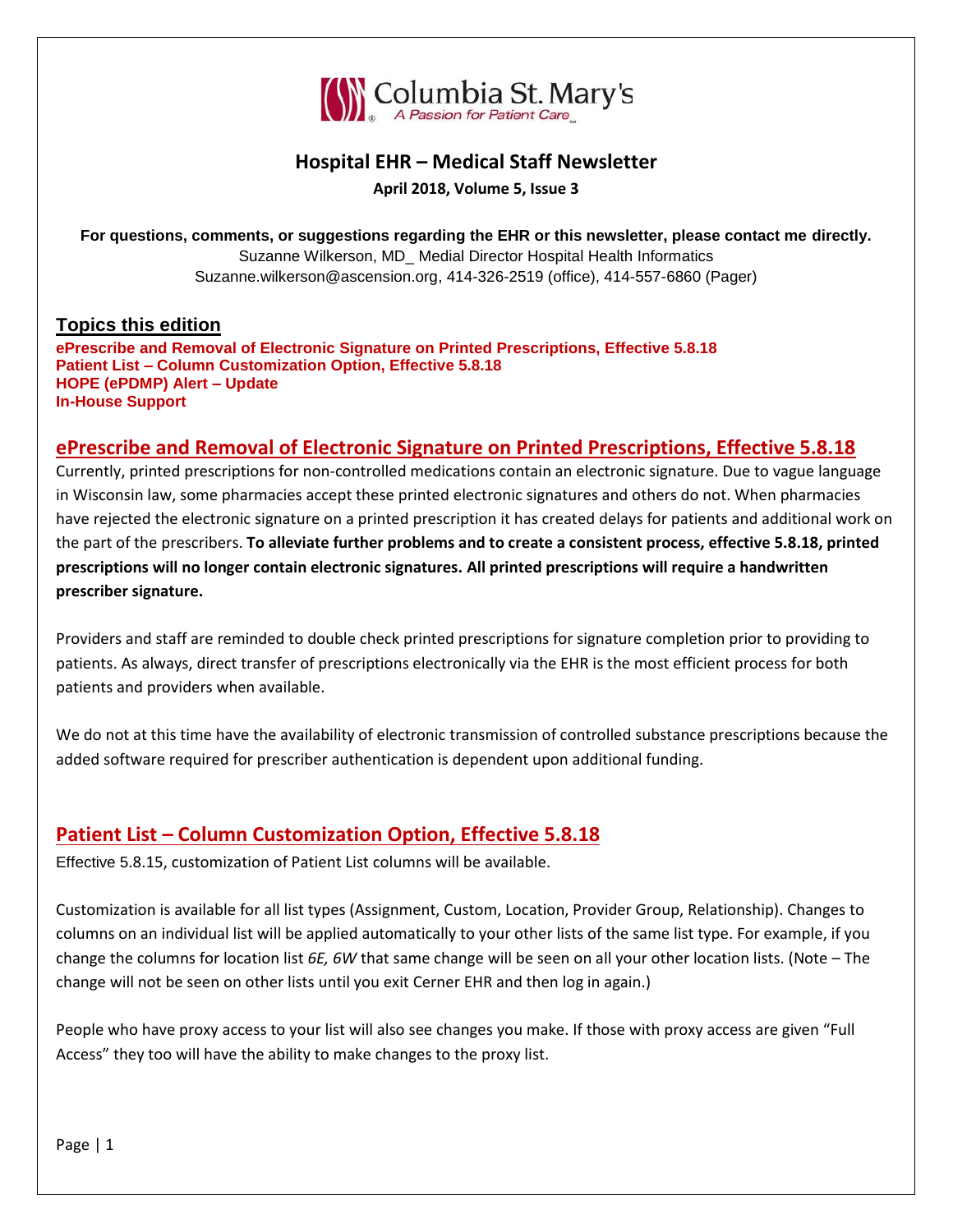#### **Patient List Column Customization Instructions**



# **HOPE (ePDMP) Alert – Update**

We were experiencing technical difficulties over the past month with the HOPE (ePDMP) Alert but these problems have been resolved. This alert is designed to notify you when a prescription is written for a controlled substance. The technical difficulties included inappropriate firing on inpatient orders as well as lack of alert on some prescription orders. If you notice any problems moving forward, do not hesitate to notify us.

The following information (originally communicated June 2017) is provided as a reminder regarding alert function.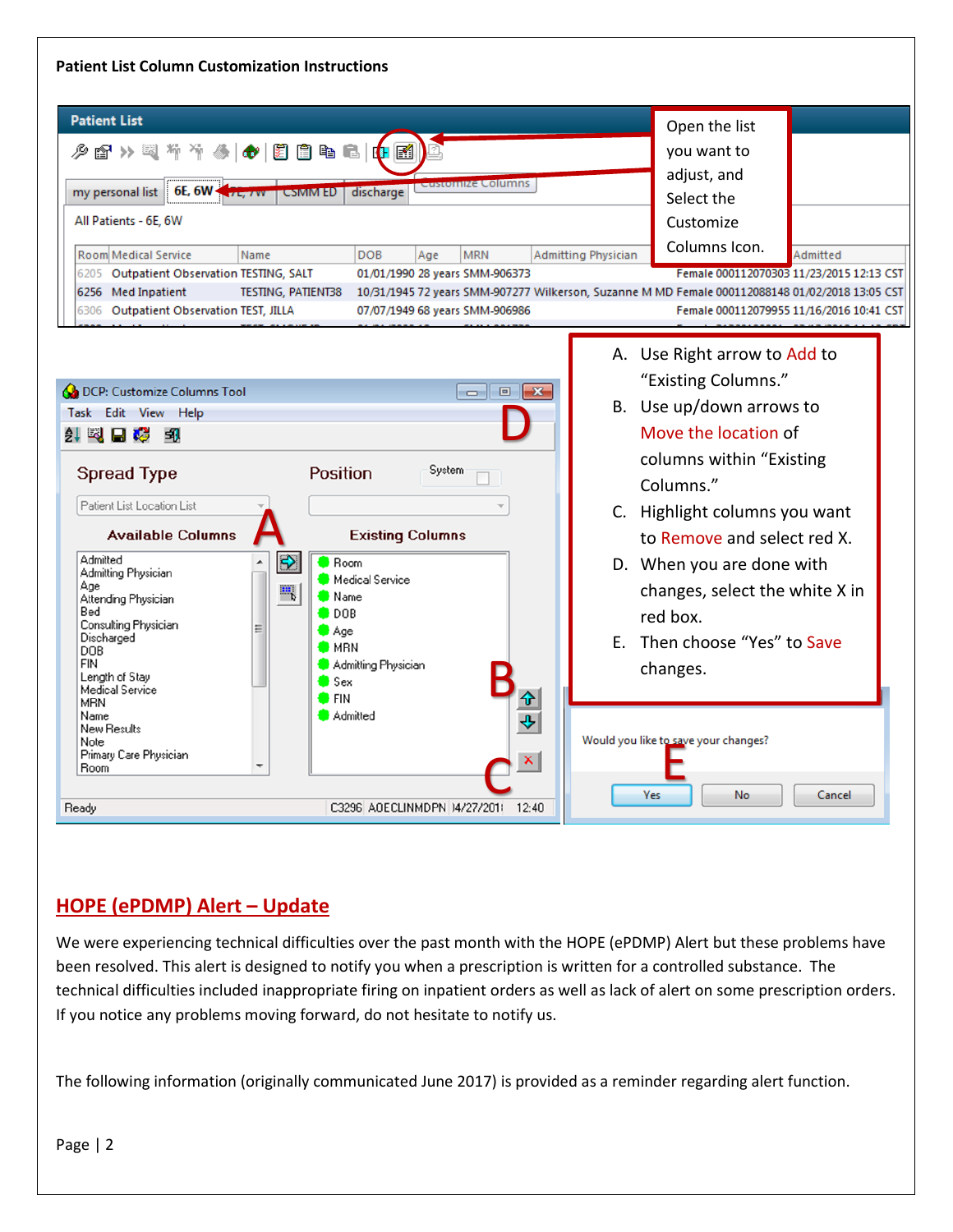Upon signing all prescriptions for schedule II-V, the following alert will fire if the HOPE Form has not been completed in the preceding 24 hours and the prescription duration is not listed or is listed for greater than 3 days.



1. If you have not reviewed the ePDMP website prior to creating the prescription, click WI ePDMP for a quick link.



For questions related to registering with the ePDMP website or use of the website, training videos and FAQs can be found here: [https://pdmp.wi.gov/training-materials.](https://pdmp.wi.gov/training-materials)

- 2. Click **HOPE Form** to open the HOPE Compliance Documentation Powerform.
	- Complete the form by selecting the appropriate *ePDMP review findings* or *HOPE Exemptions*.
	- Sign the form by clicking the green checkmark in the upper left-hand corner.

| efformed on: 06/01/2017 | <del>्</del> CDT<br>$\Rightarrow$ $\bullet$<br>1444                                                                                                                                      |                                                                                                         | By: Wilkerson, Suzanne M MD                                                                                                                                                |  |  |  |
|-------------------------|------------------------------------------------------------------------------------------------------------------------------------------------------------------------------------------|---------------------------------------------------------------------------------------------------------|----------------------------------------------------------------------------------------------------------------------------------------------------------------------------|--|--|--|
| <b>HOPE Compliance</b>  | <b>HOPE Compliance Documentation</b>                                                                                                                                                     |                                                                                                         |                                                                                                                                                                            |  |  |  |
|                         | Review ePDMP for evidence of multiple prescribers, early refills, concurrent use of opioids and benzodiazepines, or other alerts<br>and document below.                                  |                                                                                                         |                                                                                                                                                                            |  |  |  |
|                         | ePDMP review findings                                                                                                                                                                    | <b>HOPE Exemptions</b>                                                                                  |                                                                                                                                                                            |  |  |  |
|                         | <b>No Concerns</b><br>Early Refills (explain in comment box)<br>Multiple Prescribers (explain in comment box)<br>□ Opioids with Benzos (explain in comment box)<br>I <sup>n</sup> Other: | Emergency prevents review of ePDMP<br>റ<br>Hospice care<br>Technologic failure prevents access to ePDMP | Technologic failure prevents access to ePDMP<br>must be reported to Wisconsin Interactive<br><b>Network:</b><br><b>Email: PDMPSupport@egov.com</b><br>Phone: (608)250-4606 |  |  |  |
|                         | If you are a Physician Delegate,<br>document the Ordering Physician<br>Q                                                                                                                 | <b>Comments</b>                                                                                         |                                                                                                                                                                            |  |  |  |